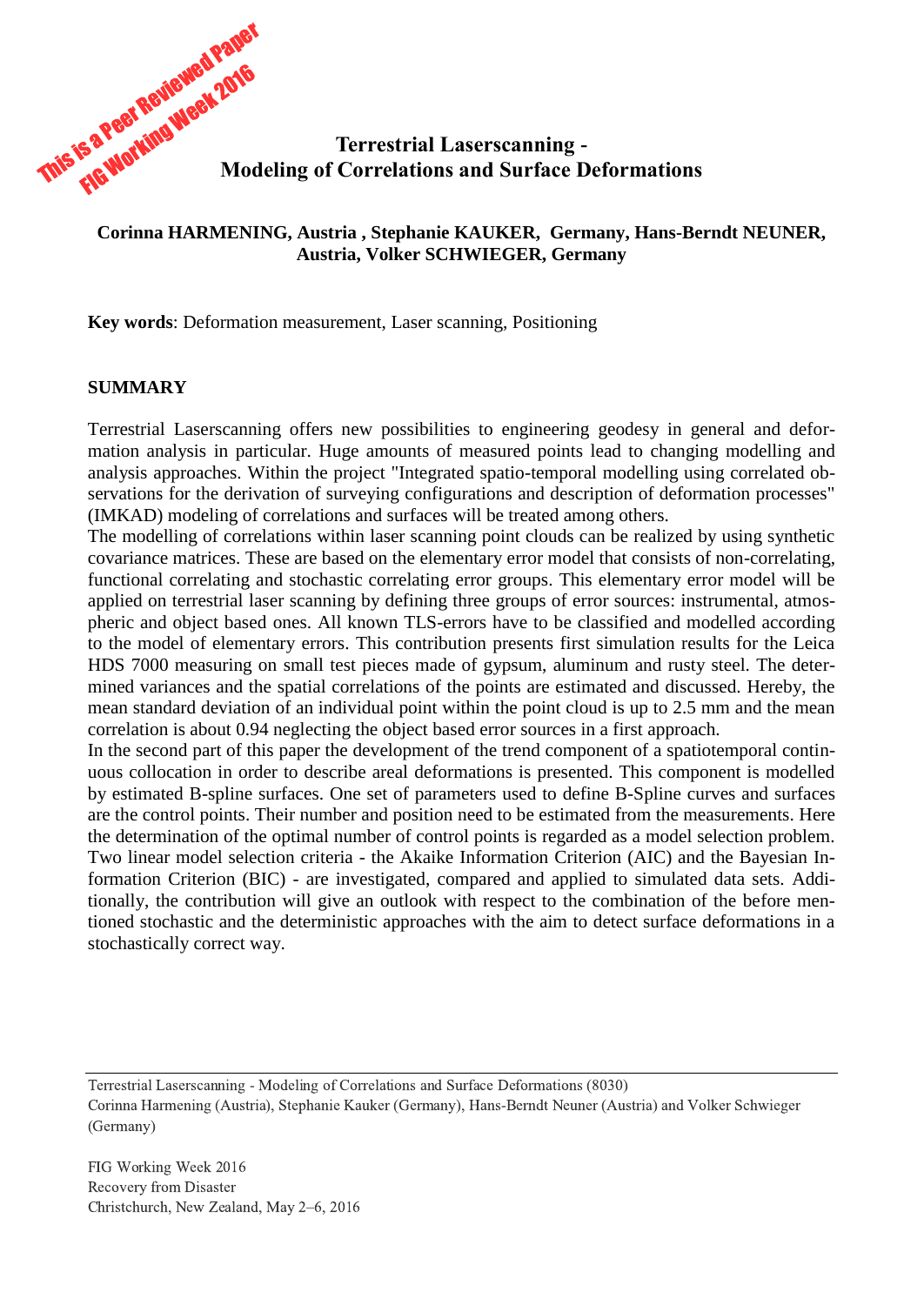# **Terrestrial Laserscanning - Modeling of Correlations and Surface Deformations**

## **Corinna HARMENING (Austria), Stephanie KAUKER (Germany), Hans-Berndt NEUNER (Austria), Volker SCHWIEGER (Germany)**

## **1. INTRODUCTION**

Classical deformation modelling and monitoring requires the discretization in time and space. The definition of epochs, the time between point measurements, can be seen as a simple discretization in time. With respect to space the monitoring network points may be regarded as a discretization. Especially the last aspect has to be reconsidered in a new perspective since areal measurement techniques in terms of terrestrial laser scanning as well as photogrammetric methods can be applied for monitoring purposes nowadays (Schwieger, 2014). In this contribution the authors will focus on laser scanning.

According to Kern (2003) a surface or a body determined by terrestrial laser scanning can be modelled in three different ways: Either by using the original or filtered point cloud (meshed or not meshed), by estimating geometric primitives like cylinders or cones or by estimating freeform surfaces. The modelling using these options is well known and established within typical software packages like Cyclone or Geomagic. The problem arises when movements and deformations have to be detected. Different approaches concerning this task are currently under investigation. A very good overview is given by Ohlmann-Lauber and Schäfer (2011). Basically it has to be distinguished between two procedures: The first one is based directly on the measured point clouds; the second one realizes a model for each epoch in a first step and analyses the geometrical changes of these models in the second step. Most approaches are based on the second procedure. The most advanced idea to model surfaces is the use of freeform elements like Bézier curves and surfaces. Changes at some point of the Bézier surface influence the modelled surface as a whole. This may be a problem if local deformations have to be detected, modelled and analyzed. In contrast,B-Splines as a generalization of Bézier curves and surfaces, have a local modification property as they consist of piecewise polynomial functions, which are defined by means of base functions. At the transition points between two parts, the nodes, the *p*-order differentiability has to be assured. The number of polynomial functions, the nodes in one part and the control points defining the transition lines are required to optimally approximate the real surface. The advantage of B-spline surfaces over Bézier surfaces is the ability to model deformations locally.

Within this contribution some details of surface deformation modelling and analysis based on Bspline surfaces are investigated: One the one hand realistic variances and co-variances among the scanned object points are determined; on the other hand the possibility to estimate the optimal number of control points for a given surface is investigated. Both research topics are executed within a cooperation project between the Technical University of Vienna (TUV) and the University of Stuttgart (US).

Terrestrial Laserscanning - Modeling of Correlations and Surface Deformations (8030)

Corinna Harmening (Austria), Stephanie Kauker (Germany), Hans-Berndt Neuner (Austria) and Volker Schwieger (Germany)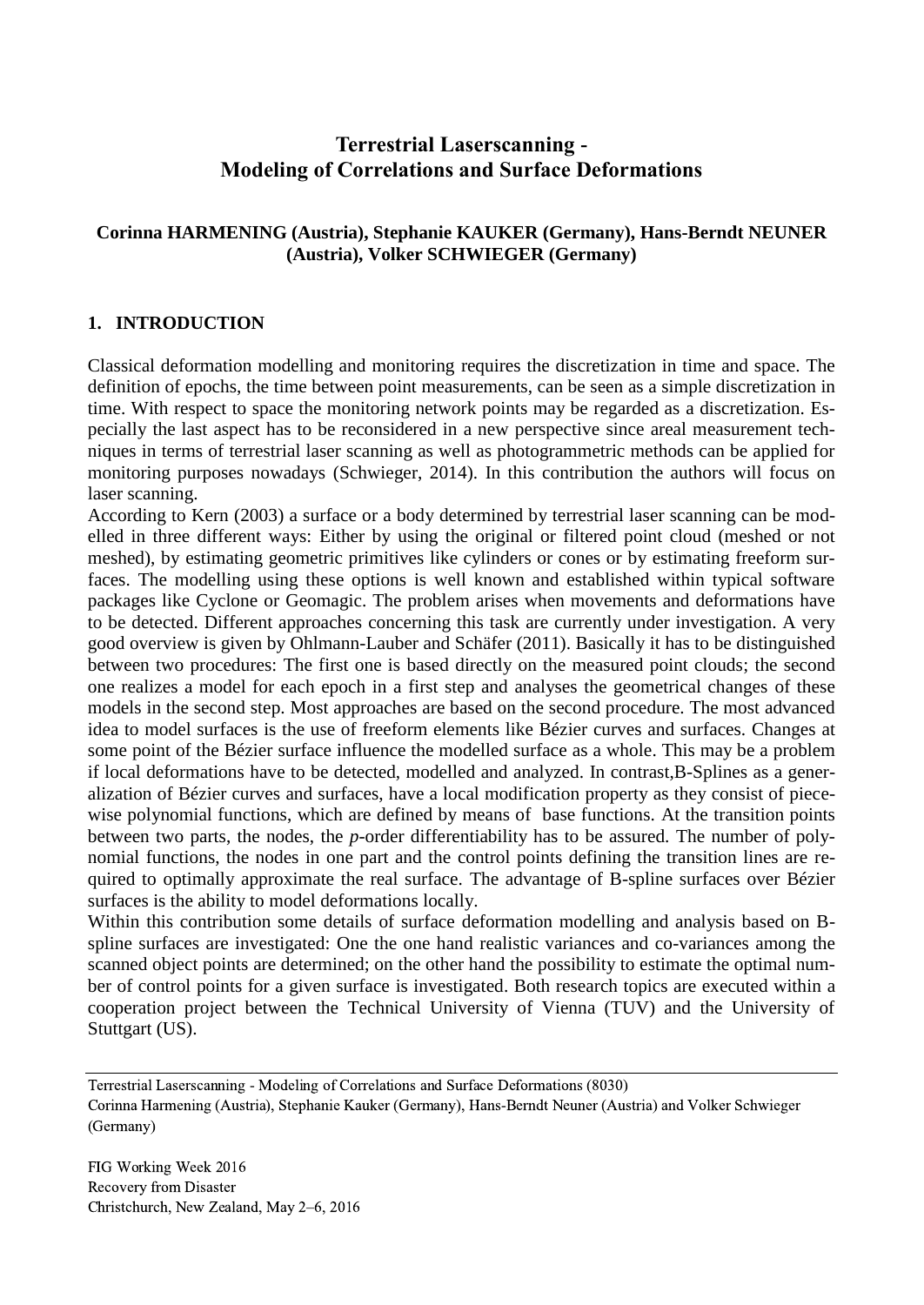## **2. PROJECT PRESENTATION**

The project IMKAD deals with "integrated spatio-temporal modeling using correlated measured values for the derivation of surveying configurations and description of deformation processes" aiming at the determination of optimal scanning configurations for space-continuous kinematic deformation models of non-linear deformation processes based on realistic correlation modeling. The researchers at the US investigate the correlations using the model of elementary errors to define an appropriate synthetic covariance matrix. This matrix has to be evaluated by means of empirical measurements at test objects. In parallel the researchers at the TUV model the non-linear deformation process in a collocation based approach. The deterministic part of the collocation is modelled using B-spline surfaces. Based on the synthetic and evaluated correlation patterns, one- and multi-dimensional correlation functions will be estimated or approximated afterwards.. Exemplary reduced covariance matrices will be generated to achieve mathematical controllable correlations for the temporal and spatial analysis. The latter is of particular importance regarding the stochastic part of the final deformation model to be developed by the TUV as well as regarding the sensitivity of the scanning configurations with respect to this model to be developed by US. The separability of different models is another important part of the research project. The current paper focusses on the first working packages: the modelling of synthetic covariance matrices and special aspects of the Bspline surface modelling.

## **3. MODELLING OF CORRELATIONS**

## **3.1 Model of Elementary Errors and Synthetic Covariance Matrix**

Hagen (1837) and Bessel (1837) established the elementary error model. All observations are treated as random quantities; the respective random deviation is treated as a random variable with expectation value equal to zero. According to Pelzer (1985) each elementary error contains the same absolute value, and negative and positive signs are equally probable. Summing up all elementary errors the random deviation of an observation may be determined. Hence, on the assumption of an infinite number of elementary errors, their absolute values may be infinitely small. This leads to the justification of the normal distribution for one scalar observation. Handling multi-dimensional data requires the classification of elementary errors. Schwieger (1999) considers three types of elementary errors which are classified below:

- *p* non-correlating error vectors  $\delta_k$ ,
- *m* functionally correlating errors  $\xi_i$ ,
- *q* stochastically correlating error vectors  $\gamma_h$ ,

Terrestrial Laserscanning - Modeling of Correlations and Surface Deformations (8030)

Corinna Harmening (Austria), Stephanie Kauker (Germany), Hans-Berndt Neuner (Austria) and Volker Schwieger (Germany)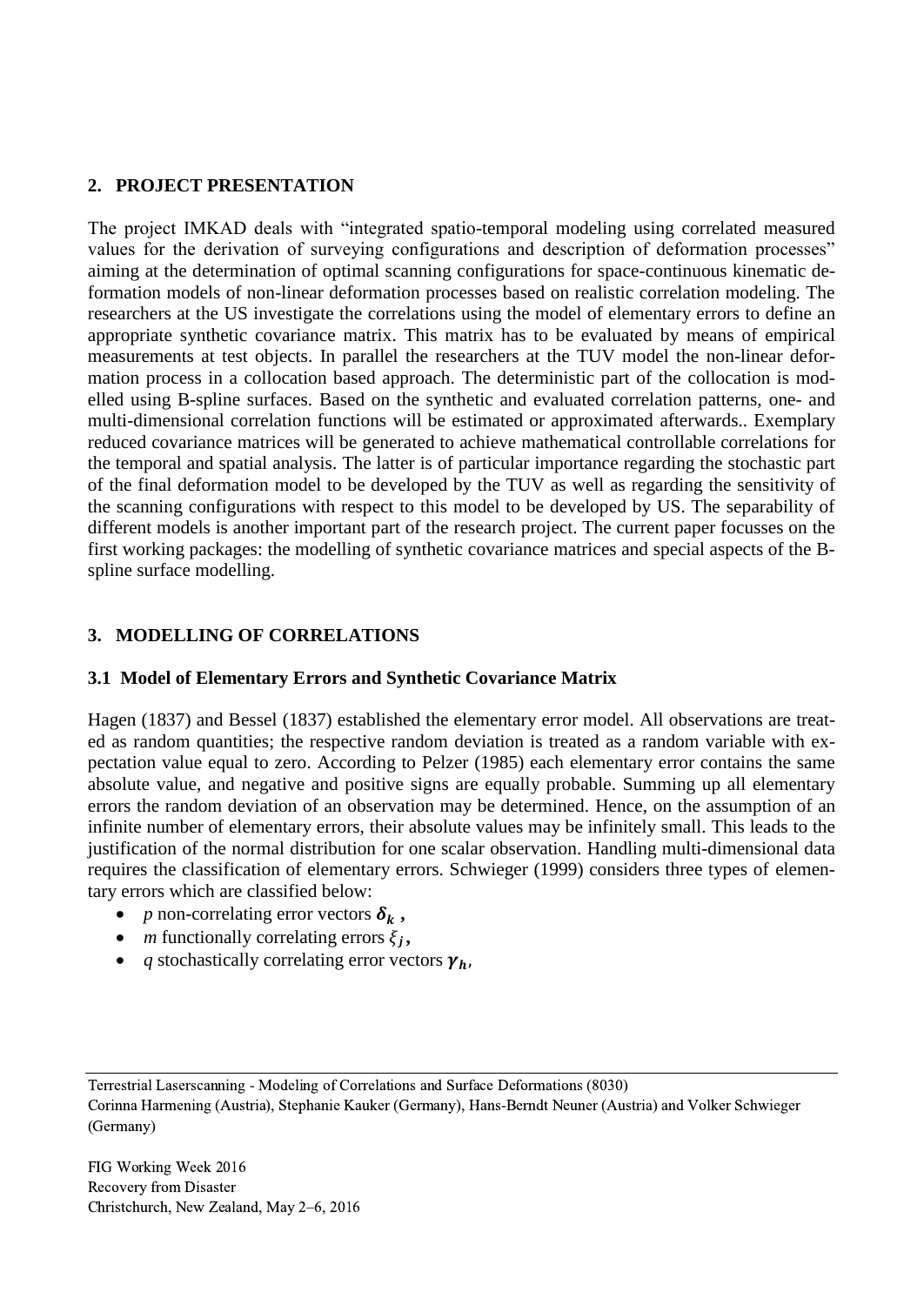$$
\delta_{k} = \begin{bmatrix} \delta_{1k} \\ \delta_{2k} \\ \vdots \\ \delta_{nk} \end{bmatrix}, k = 1, 2, ..., p, \xi = \begin{bmatrix} \xi_{1} \\ \xi_{2} \\ \vdots \\ \xi_{m} \end{bmatrix}, \text{ and } \gamma_{h} = \begin{bmatrix} \gamma_{1h} \\ \gamma_{2h} \\ \vdots \\ \gamma_{nh} \end{bmatrix}, h = 1, 2, ..., q, (1)
$$

where the index *n* defines the number of observations. Regarding the non-correlating errors, *k* specifies the kind of elementary errors, whereas *p* describes the number of elementary errors. The index *m* represents the number of functionally correlating elementary errors  $\xi_j$ . Additionally, the index *h* involves the type of stochastically classified elementary errors and *q* implies the number of stochastically correlating errors.

In order to model the impact of the elementary errors on the observations, influence factors are used in order to build influencing matrices. These matrices contain the linearized elementary errors' effect on the observations as well as on the covariance matrix of the observations. The influence factors can be implemented by partial derivatives, which have to be determined analytically or numerically. Schwieger (1999) induces the influences of different elementary errors on the observations by integrating the derivatives into influencing matrices.

As mentioned above, three types of errors have to be considered which can now be computed as follows:

- *p* matrices  $D_k$  for non-correlating errors,
- $\bullet$  one matrix  $\vec{F}$  for functionally correlating errors,
- *q* matrices *G<sup>h</sup>* for stochastically correlating errors.

The influencing matrices differ with regard to their structures, because several elementary errors affect the measurements in different ways.. The matrices  $D_k$  and  $G_h$  are diagonally structured because each elementary error of the non-correlating and stochastically correlating classes influences exactly one measurement quantity functionally (see eq.  $(6)$ ). In contrast to these cases, matrix *F* is not structured diagonally, since one functional correlating error may impact more than one measurement quantity (Schwieger, 1999). For details the authors refer to Kauker and Schwieger (2016). In order to determine a synthetic vector of observations, the influences of the elementary errors have to be summed up. This leads to**:** 

$$
\varepsilon = \sum_{k=1}^{p} D_k \cdot \delta_k + F \cdot \xi + \sum_{h=1}^{q} G_h \cdot \gamma_h . \tag{2}
$$

For the construction of a synthetic covariance matrix of the observations, the covariance matrices of the elementary errors have to be known:

- $\Sigma_{\delta\delta k}$ : the covariance matrix for the non-correlating errors,
- $\Sigma_{\xi\xi}$ : the covariance matrix for the functionally correlating errors,
- $\Sigma_{\gamma\gamma,h}$ : the covariance matrix for the stochastically correlating errors.

The first two matrices are structured diagonally, the latter may be completely filled. The definition of variances and co-variances of all these matrices is a challenging task. Thus, they may either be specified by using manufacturers' information or by using empirical values. As an alternative they can be estimated based on maximum errors and known parametric probability distributions. In case

Terrestrial Laserscanning - Modeling of Correlations and Surface Deformations (8030)

Corinna Harmening (Austria), Stephanie Kauker (Germany), Hans-Berndt Neuner (Austria) and Volker Schwieger (Germany)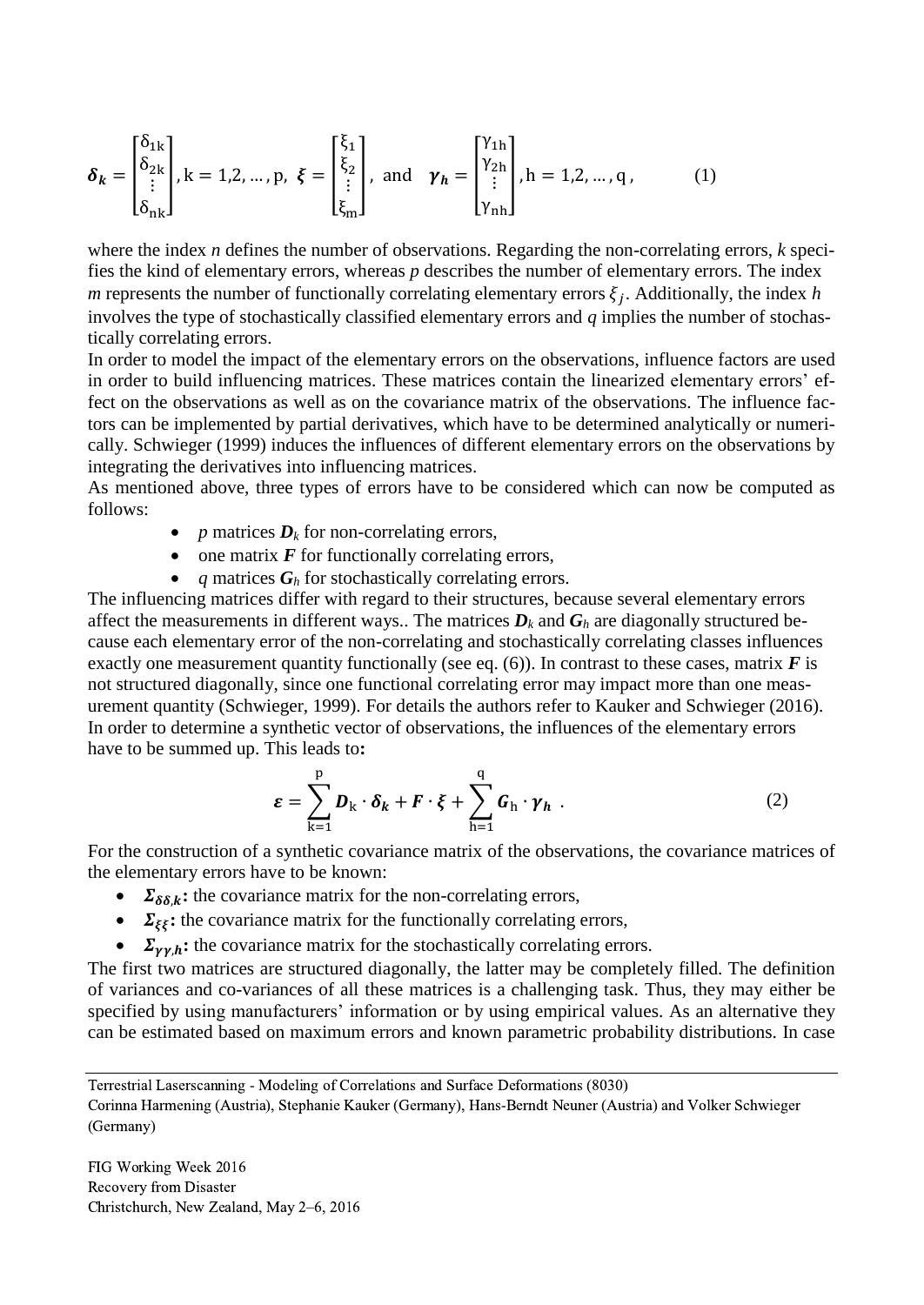that the standard deviation  $\sigma_k$  of an error  $\delta_{ik}$  is unknown, the approximation is typically based on an assumed normal distribution (Pelzer 1985):

$$
\sigma_k \approx 0.3 \cdot \delta_{ik}[\text{max}] \,. \tag{3}
$$

For further details is referred to Pelzer (1985), Schwieger (1999) and Kauker and Schwieger (2015). The synthetic covariance matrix can be determined by applying the variance-covariance propagation to equation (2):

$$
\Sigma_{ll} = \sum_{k=1}^{p} D_k \cdot \Sigma_{\delta\delta,k} \cdot D_k^T + F \cdot \Sigma_{\xi\xi} \cdot F^T + \sum_{h=1}^{q} G_h \cdot \Sigma_{\gamma\gamma,h} \cdot G_h^T
$$
 (4)

By means of the covariances and the square root of the variances, the correlation coefficient  $\rho$  (e.g. Benning, 2010) and the correlation matrix *R* can be determined:

$$
\rho = \frac{\sigma_{12}}{\sigma_1 \cdot \sigma_2} \text{ and } \mathbf{R} = \frac{1}{\sqrt{diag(\Sigma_{ll})}} \cdot \Sigma_{ll} \cdot \frac{1}{\sqrt{diag(\Sigma_{ll})}}.
$$
 (5)

#### **3.2 Elementary Errors of Terrestrial Laserscanners**

In order to apply the elementary error model to terrestrial laser scanning measurements, all fundamental sources of errors must be identified first. This error sources have to be modelled as elementary errors and classified into non-correlating, stochastically correlating and functional correlating accordingly. On the one hand, measurements are affected by the manufacturing accuracy of the instrument itself. For terrestrial laserscanning three main sources exist: instrumental, atmospheric and object-related error sources. Table 1 presents the instrumental errors including realistic values for the standard deviations of the elementary errors. The first two errors are non-correlating errors, all the others are functionally correlating. For more details regarding the influencing matrices the authors refer to Kauker and Schwieger (2016). With respect to the atmospheric errors Kauker and Schwieger (2016) present standard deviations for the atmospheric parameters based on empirical data in the vicinity of Stuttgart. Since on the one hand the spatial correlations for these stochastically correlating errors are unknown, and as on the other hand the first simulations are realized for indoor and short distance measurements, the errors may be considered as functionally correlating and with clearly reduced standard deviations:  $\sigma_t = 0.01 \degree C$ ,  $\sigma_p = \sigma_e = 10^{-8}$  hPa. The object related error sources are not modelled up to now. They are only classified into functionally and stochastically correlating errors. An overview is presented in Kauker and Schwieger (2015). In conclusion, the modelled covariance matrix of the observations is not complete for the time being.

| <b>Error Sources</b>   | <b>Standard deviations</b> |
|------------------------|----------------------------|
| range noise            | $0.5$ [mm]                 |
| angle noise            | 125 [µrad]                 |
| scale error            | $0.300018$ [mm/km]         |
| zero point error       | $1.50$ [mm]                |
| collimation axis error | $5.89$ [mgon]              |

*Table 1: Standard deviations of instrumental errors*

Terrestrial Laserscanning - Modeling of Correlations and Surface Deformations (8030)

Corinna Harmening (Austria), Stephanie Kauker (Germany), Hans-Berndt Neuner (Austria) and Volker Schwieger (Germany)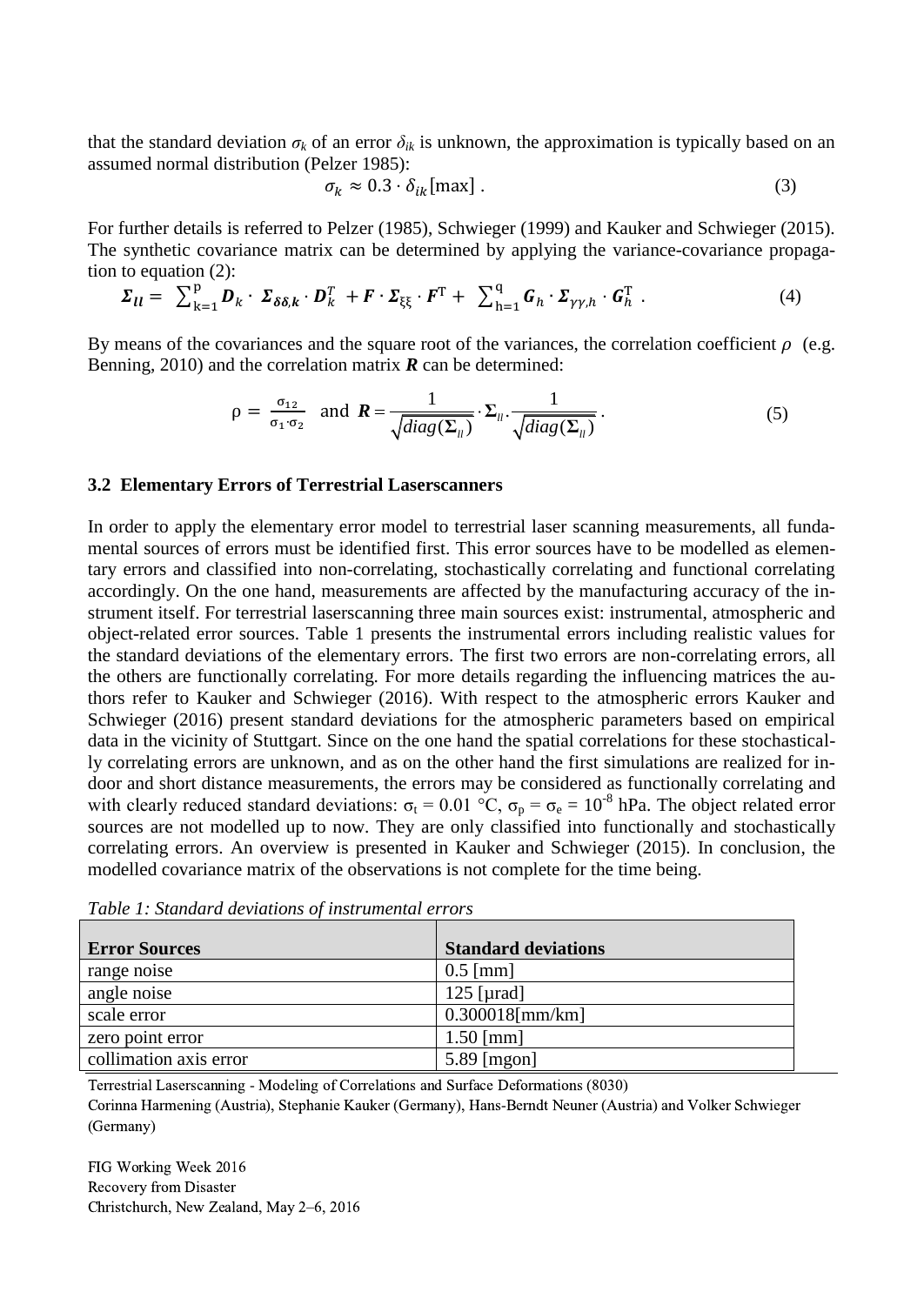| horizontal axis error                | $4.38$ [mgon] |
|--------------------------------------|---------------|
| vertical index error                 | $5.31$ [mgon] |
| tumbling error                       | $0.09$ [mm/m] |
| eccentricity of the collimation axis | $0.60$ [mm]   |

### **3.3 Simulation of a Synthetic Covariance Matrix for Short Distances**

In order to evaluate and improve the model of the synthetic covariance matrix, small test objects are necessary. Taking into account the impact on the laser beam caused by the material, the investigated sample test objects consist of aluminium, gypsum, wood and rusty steel. This is the reason why the simulation presented in this contribution is adopted to the size of the test objects and to indoor conditions. It is planned to use an aluminium and a gypsum flat board with a size of 30 cm x 25 cm. Therefore, the synthetic covariance matrix is generated for an equidistant angle with a point distance of 6.283 mm at 5 m scanning distance. The standard deviations of the coordinates are displayed in Fig. 1. They reach values around 2.5 mm for the 3D-point-error. As expected, the standard deviation is best in the middle of the board and gets worse in the direction of each corner. Moreover, it is clearly visible that the range between the minimum and the maximum is 1 µm only. This small difference is caused by the small area of the test piece and the ignorance of object based impacts and can therefore be considered realistic. Nevertheless, the standard deviation values are particularly pessimistic, because the applied maximum errors for the variance determination of the elementary errors may not be well suited for the HDS 7000. The correlations are around 0.95. So the coordinates depend strongly on each other; they have a small tendency to decrease for longer distances between the points (compare Kauker and Schwieger, 2016).



Fig. 1: Helmert's point error in 5 m scanning distance (neglecting object related sources)

Terrestrial Laserscanning - Modeling of Correlations and Surface Deformations (8030) Corinna Harmening (Austria), Stephanie Kauker (Germany), Hans-Berndt Neuner (Austria) and Volker Schwieger (Germany)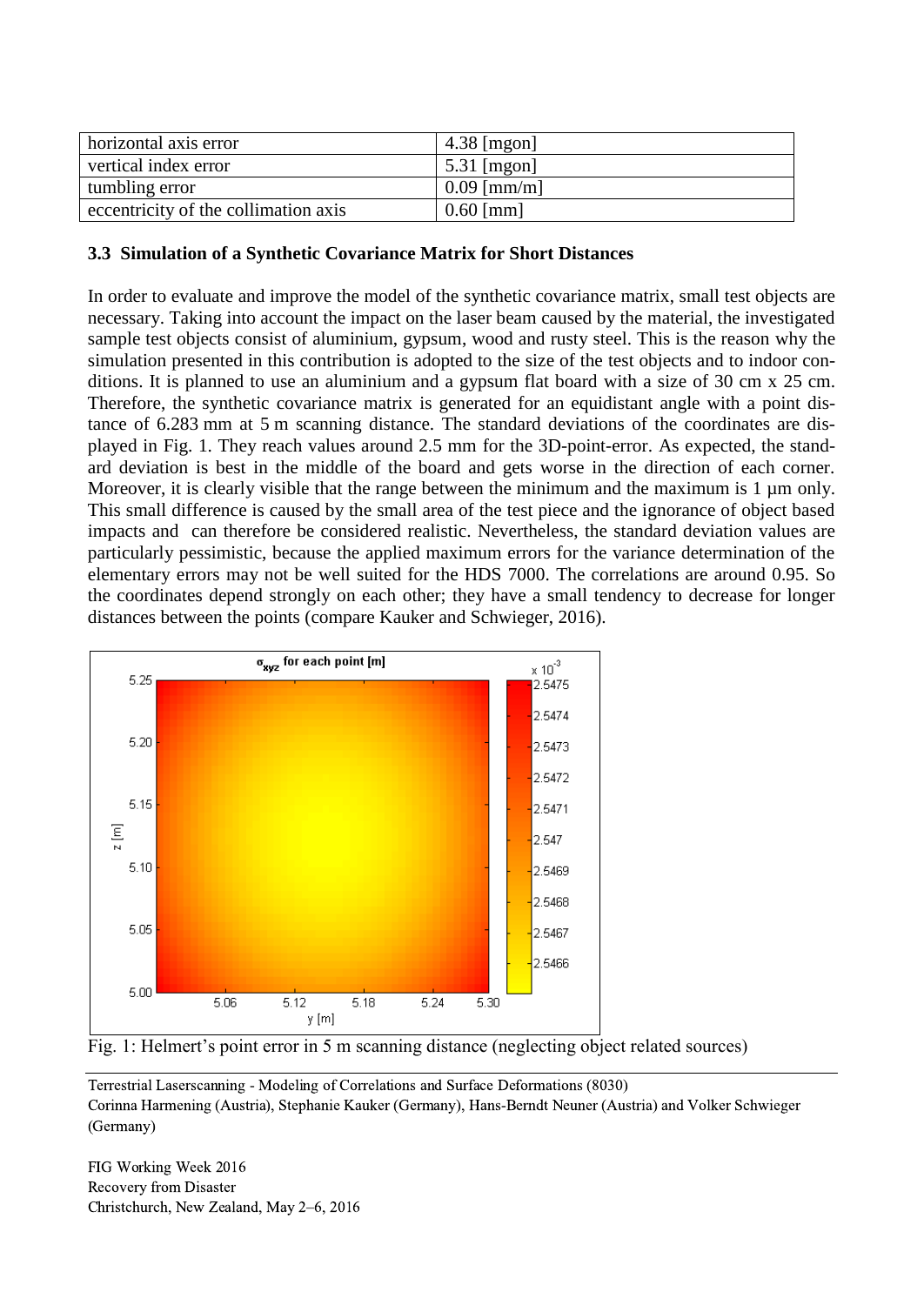#### **4. MODELING OF AREAL DEFORMATIONS**

#### **4.1 Modelling of Surfaces Using B-Splines**

One possibility to model surfaces of scanned objects is the use of B-Spline surfaces as one representative for freeform surfaces. One advantage of this technique is the ability to model local changes of the surfaces, to be interpreted as deformations, without changing the surface at the other parts of the modelled surface (e.g. Koch (2010), Schmitt et al. (2013), Harmening and Neuner (2015b)). A B-Spline surface  $S(u, v)$  of degree p and q is defined by its  $(n<sub>B</sub>+1)*(m<sub>B</sub>+1)$  control points  $P_{ii}$ , the B-spline basis functions  $N_{i,p}(u)$  and  $N_{i,q}(v)$  as well as two knot vectors  $U = [u_0, ... u_r]$  and  $V =$ [*v0,…vs*] (Piegl and Tiller (1997)):

$$
\mathbf{S}(u,v) = \sum_{i=0}^{m_B} \sum_{j=0}^{n_B} N_{i,p}(u) N_{j,q}(v) \mathbf{P}_{ij} \qquad , \text{ with: } u, v = [0,...,1]. \qquad (6)
$$

When estimating a best-fitting B-Spline surface, a variety of unknown parameters has to be determined, generally leading to a nonlinear adjustment problem. A typical approach is to fix some of the parameters while estimating the other ones; e.g. the B-spline's degrees are usually set to  $p = 3$ and  $q = 3$ , which is generally accepted as a reasonable choice and the knot vectors can be determined a priori according to (Piegl and Tiller (1997)). If the surface parameters *u* and *v* are also determined a priori (for example according to Harmening and Neuner (2015a)), a fixed number of control points can be estimated in a linear adjustment. The remaining parameter type is the number of control points  $n<sub>B</sub>+1$  and  $m<sub>B</sub>+1$ , whose influence on the estimation's result is immense, as it determines substantially the B-spline's complexity. Typically, this parameter type is chosen quite arbitrary by using trial-and-error-procedures, wherefore in the following the applicability of model selection criteria to the determination of the optimal number of control points is introduced.

#### **4.2 Determination of the Optimal Number of Control Points**

To determine the optimal number of control points models of different complexity need to be compared: this means that model selection has to be applied. The optimal model from a given set of models is identified by means of the principle of parsimony, which states that a good model has to be as simple as possible while being a good approximation of the data (Burnham and Anderson (2002)). The more parameters are included into the estimation problem, the better the data is approximated, leading to a small approximation error. However, the function's variance increases, which leads to an overfitting. On the contrary, models which are too simple have a large bias. In the following the two most popular model selection criteria, the Akaike Information Criterion (AIC) (Akaike, 1998) and the Bayesian/Schwarz Information Criterion (BIC/SIC), are compared with respect to the identification of the optimal number of control points.

Terrestrial Laserscanning - Modeling of Correlations and Surface Deformations (8030) Corinna Harmening (Austria), Stephanie Kauker (Germany), Hans-Berndt Neuner (Austria) and Volker Schwieger (Germany)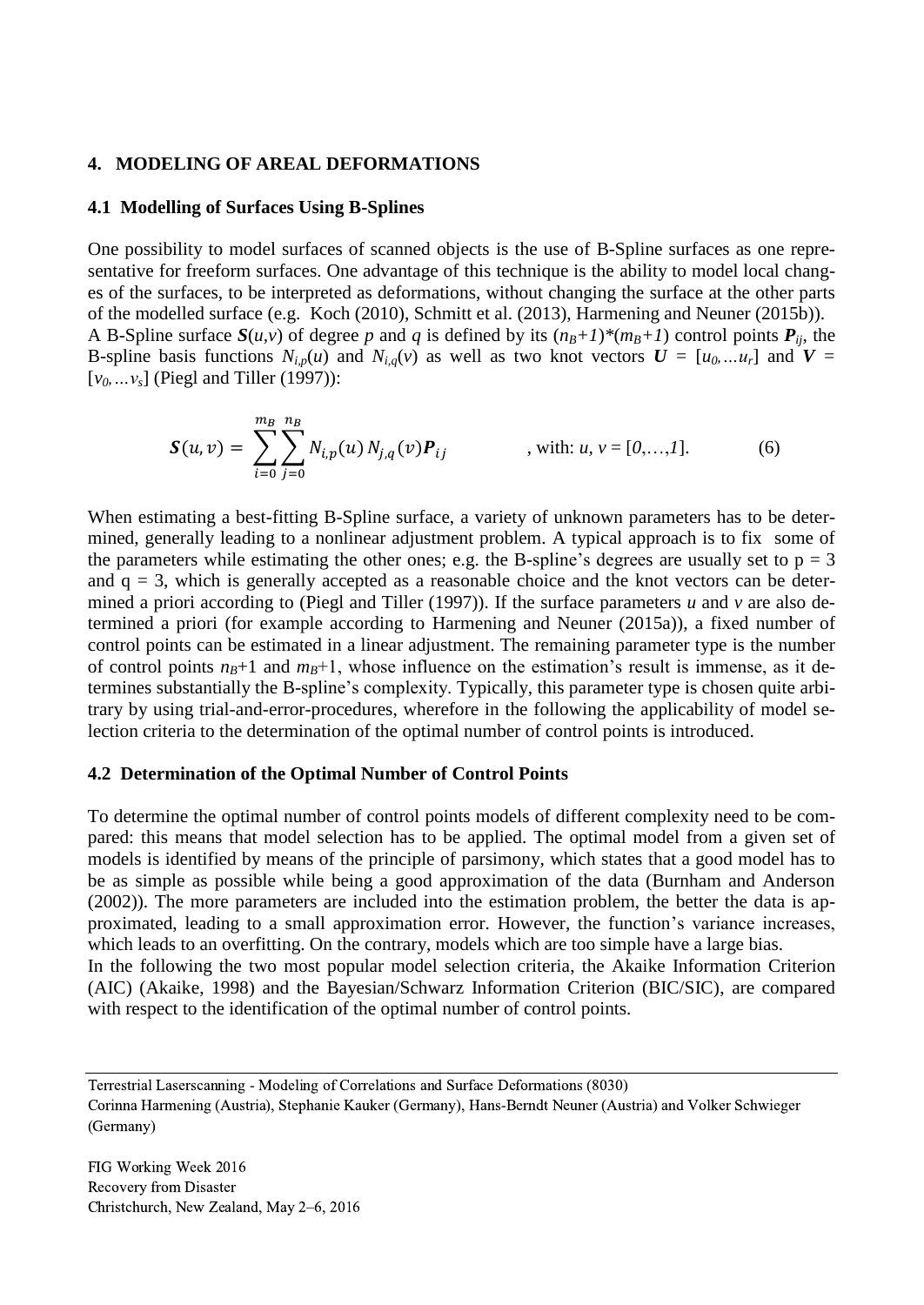Both criteria are built on maximum-likelihood theory, which choses those model parameters  $\hat{\theta}$  as optimal, which maximize the conditional probability  $\mathcal{L}(\widehat{\theta} | \text{data})$ . Further information is available in Koch (1999) and Harmening and Neuner (2016).

The AIC is an asymptotic efficient criterion. Those criteria assume that the truth is not included into the set of candidate models and aim to find asymptotically the best approximation of the truth by minimizing a certain distance measure between the truth and the candidate models. The AIC interprets the model as well as the underlying truth as probability distributions *g* and *f* respectively and minimizes the relative Kullback-Leibler (KL) distance between these two distributions (see Harmening and Neuner (2016)). The estimation of the relative KL distance leads to the general equation for the AIC, which is given in the following:

$$
AIC = -2 \log \left( \mathcal{L}(\widehat{\theta} | \text{data}) \right) + 2K,
$$
  
with  $K = 3((n_B + 1)(m_B + 1)) + 1$  in case of a B-spline surface. (7)

The log-likelihood attempts to choose the model producing the smallest approximation error, whereas the model's complexity in terms of the number of parameters is penalized by means of the second term in equation (7) (Claeskens and Hjort (2008)).

The BIC was introduced by Schwarz (1978) and is an asymptotic consistent criterion, which assumes, that the truth is included into the set of candidate models and which aims to identify this true model for infinite sample sizes. According to Bayes' theorem, the posteriori probabilities of the models are given by the prior probabilities of the models *P*(*Mj*), the unconditional likelihood of the data  $f$ (data) and the marginal likelihood  $\lambda_{n,j}$ (data) (Claeskens and Hjort (2008)), which results in the final equation:

$$
\text{BIC} \approx -2\log\left(\mathcal{L}(\widehat{\boldsymbol{\theta}}|\text{data})\right) + \log(n)K. \tag{8}
$$

Comparing equations (7) and (8) it can be seen, that the two criteria differ only slightly. AIC and BIC are both penalized by log-likelihood criteria, with BIC imposing a stronger penalty on the models' complexity than AIC for  $n \geq 8$ .

### **4.3 First Results**

Starting point is a B-spline surface with  $5 * 7$  control points  $(n<sub>B</sub> + 1 = 5, m<sub>B</sub> + 1 = 7)$ , which is superimposed by white noise. In the following the two criteria are investigated with regard to the repeatability and their behavior in case of varying sample sizes, what may be related to larger monitored object or to higher laser scanning resolution. For this reason, five data sets (Rep. 1 to Rep. 5) with varying sample sizes are generated. For each sample size, the noise generating is repeated five times, resulting in 25 data sets which are different realizations of the same phenomenon.

Terrestrial Laserscanning - Modeling of Correlations and Surface Deformations (8030)

Corinna Harmening (Austria), Stephanie Kauker (Germany), Hans-Berndt Neuner (Austria) and Volker Schwieger (Germany)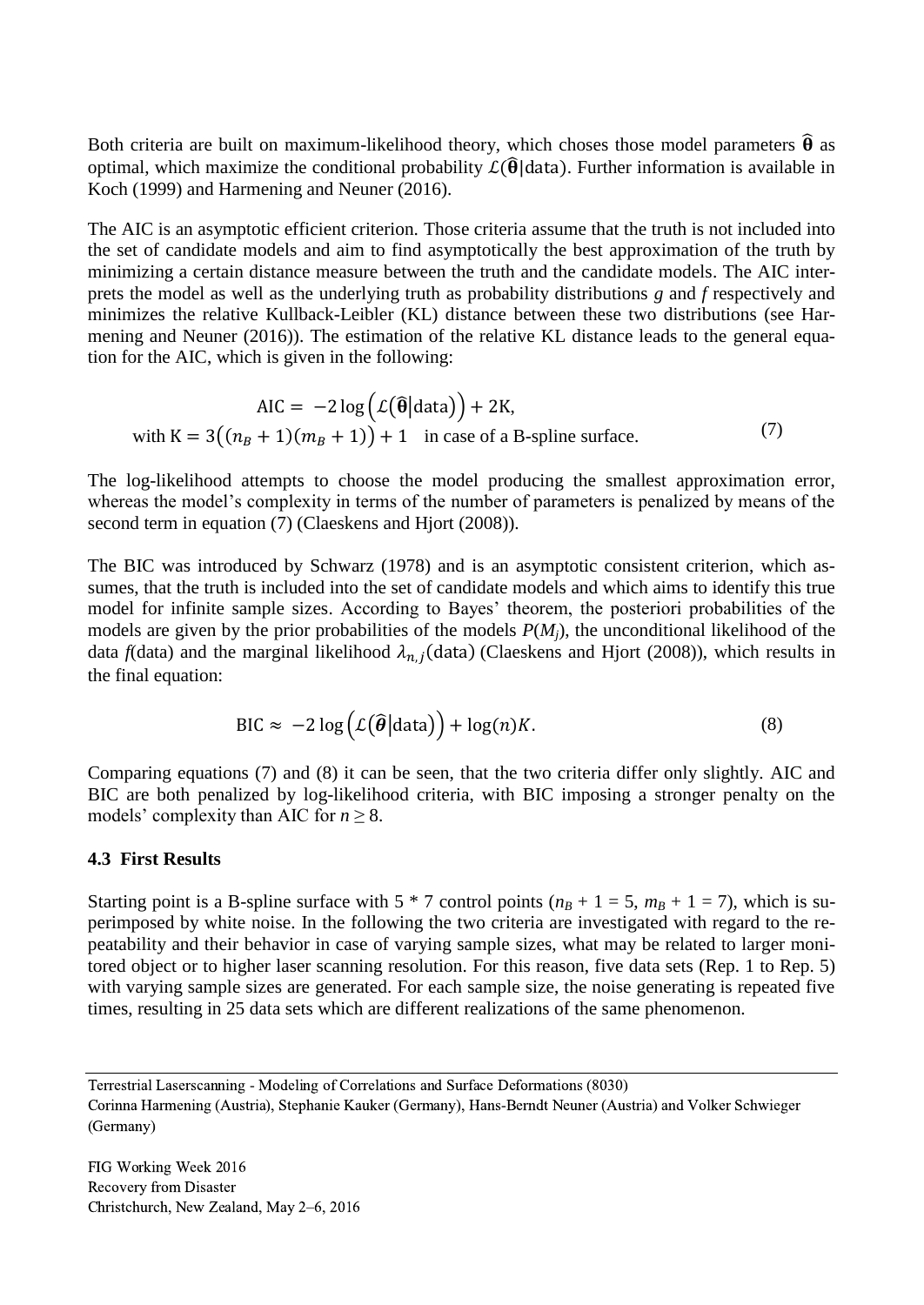| The surjue was generated which $\eta$ + $\tau$ s, $m_p$ + $\tau$ + $\tau$ |       |       |       |       |       |
|---------------------------------------------------------------------------|-------|-------|-------|-------|-------|
| Sample size                                                               | 900   | 1600  | 2500  | 3600  | 4900  |
| Rep. 1                                                                    | 8,11  | 10,11 | 10,11 | 6,10  | 7,9   |
| Rep. 2                                                                    | 11, 7 | 7,11  | 6,11  | 5,10  | 7,11  |
| Rep. 3                                                                    | 5,11  | 11,10 | 9,9   | 11,11 | 11.11 |
| Rep. 4                                                                    | 11,11 | 7,11  | 7,11  | 8,11  | 5.9   |
| Rep. 5                                                                    | 5,9   | 6,11  | 9,7   | 11,10 | 5,11  |

*Table 2: Optimal number of surface control points according to AIC. (The surface was generated with*  $n_{B}+1=5$ *,*  $m_{B}+1=7$ *.)* 

*Table 3: Optimal number of surface control points according to BIC. (The surface was generated with*  $n_B + 1 = 5$ *,*  $m_B + 1 = 7$ *.)* 

| <b>Sample size</b> | 900 | 1600 | 2500           | 3600 | 4900 |
|--------------------|-----|------|----------------|------|------|
| Rep. 1             | 5,7 | 5,7  | 7 <sub>7</sub> | 6,10 | 8,10 |
| Rep. 2             | 5,7 | 5,7  | 5,9            | 5,7  | 5,9  |
| Rep. 3             | 5,7 | 5,7  | 5,10           | 5,7  | 5,10 |
| Rep. 4             | 5,7 | 6,7  |                |      | 5,9  |
| Rep. 5             | 5,7 | 5,8  | 6,7            | 5,7  | 5,11 |

The sample sizes, which were used, vary between  $n_1$ =900 and  $n_5$ =4900. B-spline surfaces are fitted through all those data sets while varying the number of control points in a range from  $n<sub>B</sub> + 1 = m<sub>B</sub> +$  $1 = [4, \ldots, 11]$ . The resulting residuals are used to compute the AIC- and BIC-scores (equations (7) and (8)) and the number of control points producing the smallest score is marked to be optimal in bold letters.

The results are presented in tables 2 and 3. For the major parts of the data sets, the number of control points chosen by AIC is significantly larger than the actual number of control points. Only few data sets exist, for which the AIC identifies at least one of the two parameters correctly; the correct combination, however, is never identified. The results which are yielded by BIC are much more satisfying: Especially, for the sample sizes *l*=900 and *l*=1600, the number of parameters, which is chosen to be optimal, is identical to the actual one. However, this result becomes instable with growing sample sizes. Nevertheless, in the major part of the data sets, at least one of the parameters is identified correctly.

Altogether it can be stated, that BIC identifies the actual model complexity better than AIC does. Theoretically AIC is based on an idea which seems to be much more suitable for the concrete problem: The surface estimation is not based on the surface parameters *u* and *v* or on the knot vector *U* and *V*, which were used to simulate the data, but are determined independently. As a consequence, the truth is not contained in the set of candidate models and the concrete goal of model selection in this context should be to find a model which approximates the truth in an optimal manner (AIC) and not to identify the true model (BIC). Nevertheless, as not the asymptotic properties, but those of finite sample sizes are important in practice, the BIC is recommended in order to identify the optimal number of control points.

Terrestrial Laserscanning - Modeling of Correlations and Surface Deformations (8030) Corinna Harmening (Austria), Stephanie Kauker (Germany), Hans-Berndt Neuner (Austria) and Volker Schwieger (Germany)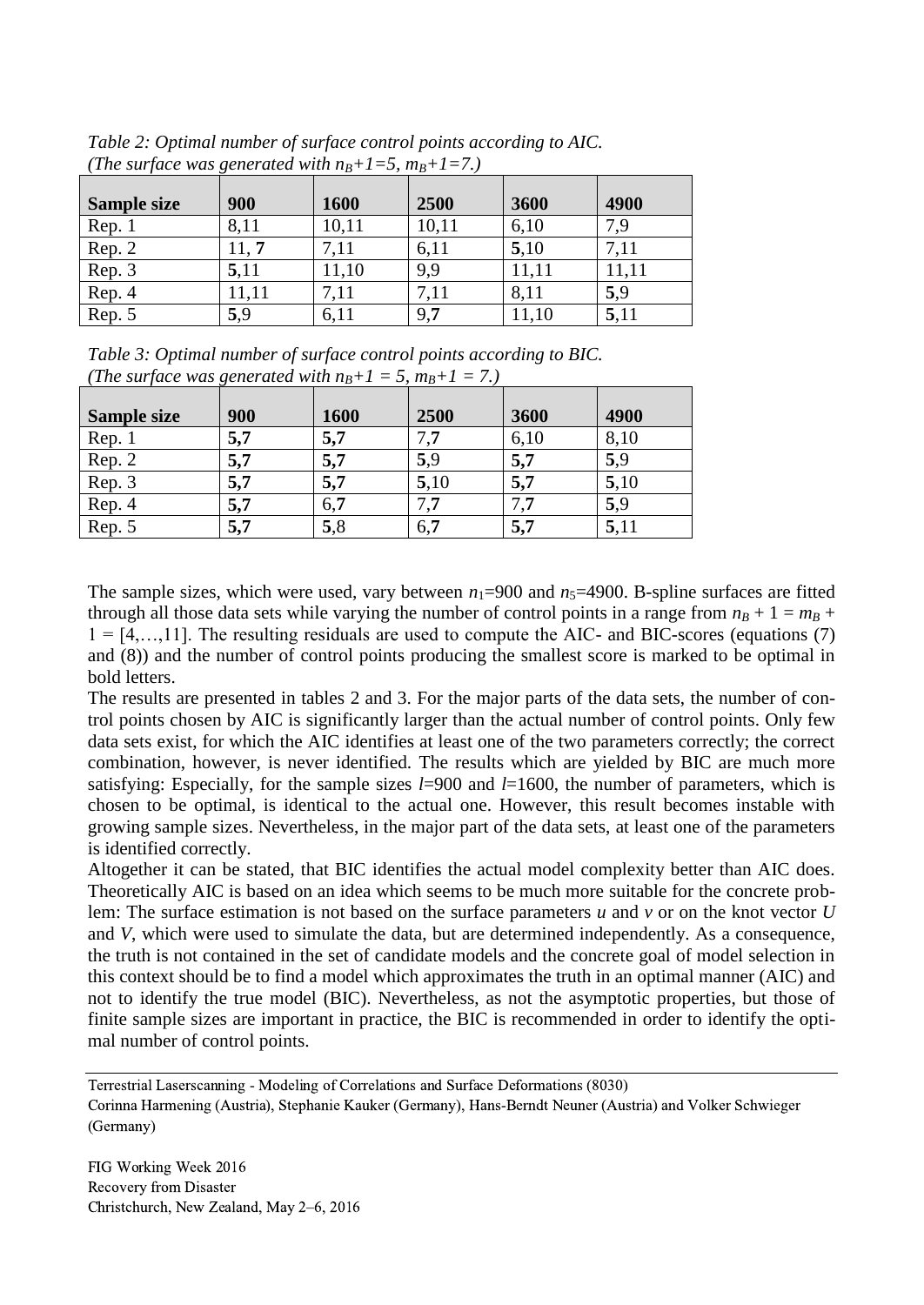### **5. SUMMARY AND FURTHER RESEARCH**

In summary the authors have presented two intermediate results for modelling aerial deformations as a whole. At first co-variances or correlations of the scanned object points are of importance for a correct spatial (within a deformation epoch) and temporal (between two or more deformation epochs) stochastic model. In this contribution the general model for a synthetic covariance matrix was introduced and adopted for terrestrial laser scanning. Hereby, different error sources like instrumental errors referred to the Leica HDS7000 and atmospheric errors were already considered; object related errors were neglected for the time being. For first calculations the atmospheric impact was simplified due to laboratory scanning conditions. It could be shown that the modelled standard deviations of the point cloud are about 2.5 mm which primarily depends on the value of the instrumental error variances and the resolution of the scanning. The correlations reach more than 0.95 and depend on the point distances to each other. In the future, object based impacts have to be integrated and the synthetic covariance matrix has to be evaluated by means of empirical values.

At second a model for the deterministic part of the time-related deformations was developed based on B-spline surfaces. B-spline surfaces depend on multiple parameters. In this paper the authors concentrated on the optimization of the number of control points. Two criteria, AIC and BIC, were used to compute the optimal number of control points that should coincide with the given truth that was randomized before by white noise. Based on the simulated data, the BIC put out to be the more appropriate method to determine the optimal number of control points. Nevertheless the results were not completely satisfying. This yields to the task of identifying additional criteria which are based on the Vapnik-Chervonenski dimension (Vapnik, 1998). Additionally it has to be mentioned that correlated data, that is really available, will cause problems with respect to the optimization so that additional research e.g. with respect to the adoption of decorrelation techniques is required.

These intermediate results are cornerstones on the way towards a complete deformation model that includes deterministic and stochastic parts. The next steps will be the completion of the synthetic covariance matrix as well as the deformation model. For the second part correlation pattern have to be extracted from the evaluated data. These patterns will additionally lead to the support of a sensitivity analysis with respect to expected deformation models for e.g. barrages and dams.

### **ACKOWLEDGEMENTS**

This paper presents the results developed during the research project "Integrierte raumzeitliche Modellierung unter Nutzung korrelierter Messgrößen zur Ableitung von Aufnahmekonfigurationen und Beschreibung von Deformationsvorgängen" (IMKAD: Signs 1706–N29 and SCHW 838/7-1), which is granted by the Austrian Science Fund (FWF) and the DFG (German Research Foundation). The authors cordially thank the funding agencies.

### **REFERENCES**

Akaike, H.: Information Theory and an Extension of the Maximum Likelihood Principle. In Emanuel Parzen, Kunio Tanabe, Genshiro Kitagawa (Eds.): Selected Papers of Hirotugu Akaike. New York, NY: (Springer Series in Statistics), pp. 199–213, 1998.

Terrestrial Laserscanning - Modeling of Correlations and Surface Deformations (8030) Corinna Harmening (Austria), Stephanie Kauker (Germany), Hans-Berndt Neuner (Austria) and Volker Schwieger (Germany)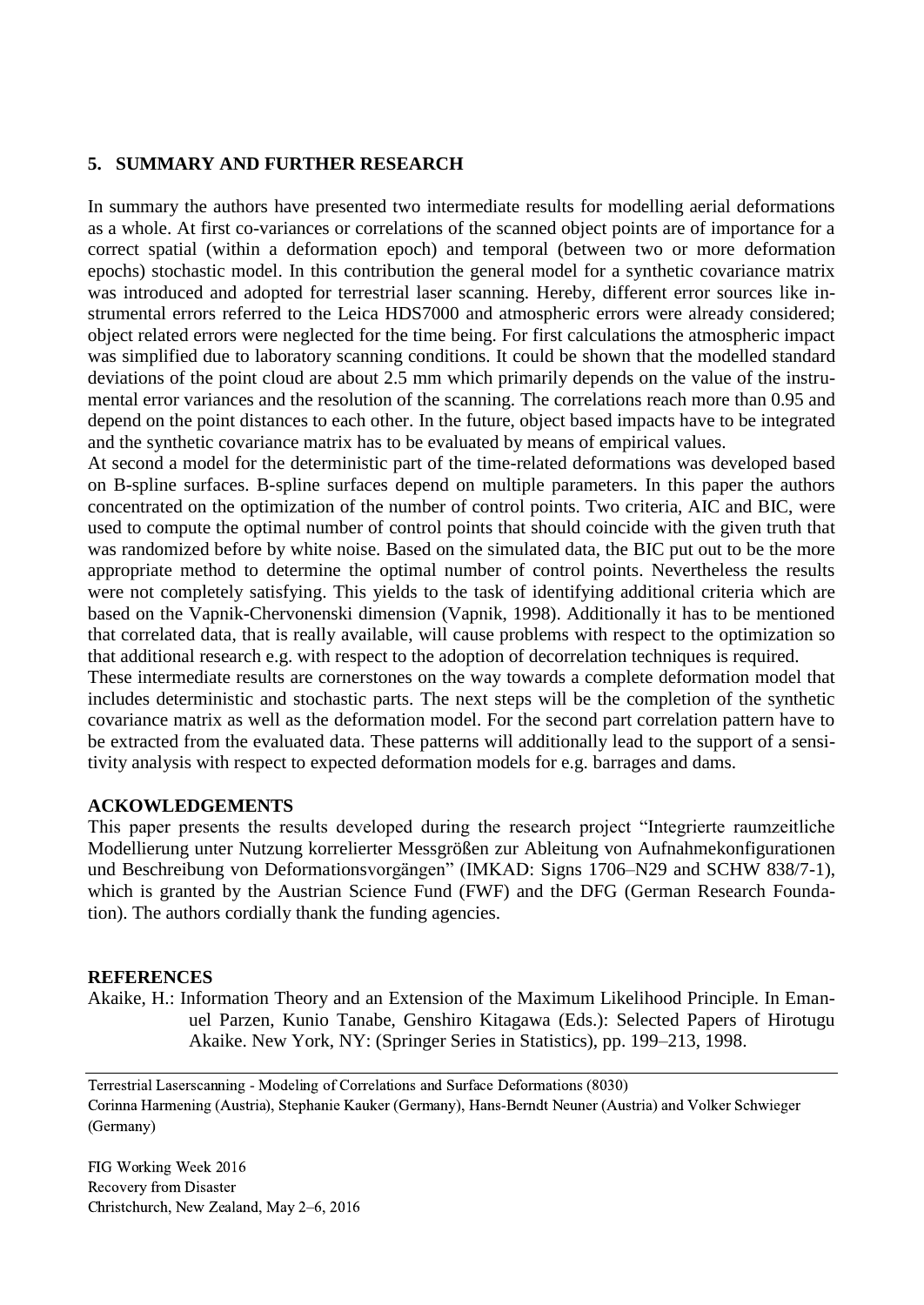- Benning, W.: Statistik in Geodäsie, Geoinformation und Bauwesen. 3. Auflage, Wichmann Verlag, Heidelberg, 2010.
- Bessel, F. W.: Untersuchungen über die Wahrscheinlichkeit der Beobachtungsfehler. Astronomische Nachrichten, Vol. 15, pages 369-404, 1837.
- Burnham, K. P.; Anderson, D. R.: Model selection and multimodel inference. A practical information-theoretic approach. Second edition, 2002.
- Claeskens, G.; Hjort, N. L.: Model selection and model averaging. Cambridge, New York: Cambridge University Press (Cambridge series in statistical and probabilistic mathematics), 2008.
- Hagen, G.: Grundzüge der Wahrscheinlichkeits-Rechnung. Berlin, 1837.
- Harmening, C.; Neuner, H.: A constraint-based parameterization technique for B-spline surfaces. In Journal of Applied Geodesy 9 (3), 2015a..
- Harmening, C.; Neuner, H.: Continuous modelling of point clouds by means of freeform surfaces. In Österreichische Zeitschrift für Vermessung & Geoin-formation 103 (2-3), pp. 121– 129, 2015b.
- Harmening, C.; Neuner, H.: Using model selection criteria to determine the optimal number of Bspline control points for areal deformation modelling. In: Proceedings of the  $3<sup>rd</sup>$  Joint international Symposium on Deformation Monitoring, submitted, 2016.
- Kauker, S.; Schwieger, V.: Approach for a Synthetic Covariance Matrix for Terrestrial Laser Scanner. In: Proceedings on 2nd International workshop on "Integration of Point- and Area-wise Geodetic Monitoring for Structures and Natural Objects", March 23-24, 2015, Stuttgart, Germany.
- Kauker, S.; Schwieger, V.: First investigations for a synthetic covariance matrix for monitoring by terrestrial laser scanning. In: Proceedings of the 3rd Joint international Symposium on Deformation Monitoring, submitted, 2016.
- Koch, K.-R.: Parameter estimation and hypothesis testing in linear models. 2nd. Berlin and New York: Springer, 1999.
- Koch, K.-R.: NURBS surface with changing shape. In Allgemeine Vermessungsnachrichten (3), pp. 83–89, 2010.
- Ohlmann-Lauber, J.; Schäfer, T.: Ansätze zur Ableitung von Deformationen aus TLS-Daten. In Terrestrisches Laserscanning; TLS 2011 mit TLS-Challenge (66), pp. 147–158, 2011.
- Pelzer, H.: Grundlagen der mathematischen Statistik und Ausgleichungsrechnung. In: H. Pelzer (Ed.), Geodätische Netze in Landes- und Ingenieurvermessung. Konrad Wittwer Verlag, Stuttgart, 1985.
- Piegl, L. A.; Tiller, W.: The NURBS book. 2nd ed. Berlin, New York: Springer (Monographs in visual communications), 1997.
- Schmitt, C.; Neuner, H.; Neumann, I.: Strain detection on bridge constructions with kinematic laser scanning. In: Proceedings of the 2nd Joint international Symposium on Deformation Monitoring, 2013.
- Schwarz, G.: Estimating the Dimension of a Model. In The Annals of Statistics 6 (2), pp. 461–464, 1978.
- Schwieger, V.: Ein Elementarfehlermodell für GPS Überwachungsmessungen. Schriftenreihe der Fachrichtung Vermessungswesen der Universität Hannover, Vol. 231, 1999.

Terrestrial Laserscanning - Modeling of Correlations and Surface Deformations (8030) Corinna Harmening (Austria), Stephanie Kauker (Germany), Hans-Berndt Neuner (Austria) and Volker Schwieger (Germany)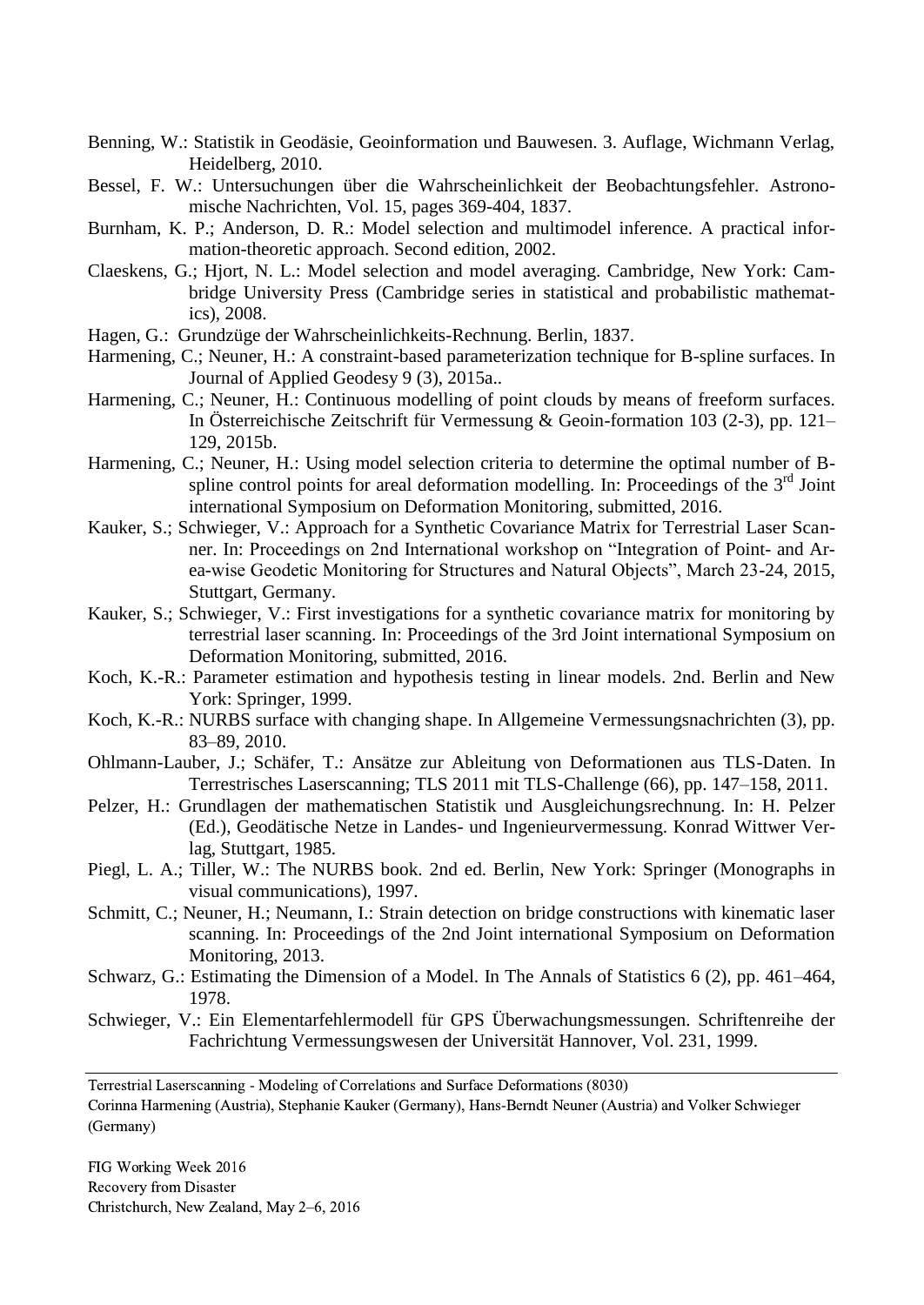- Schwieger, V.: Kinematic and Dynamic Deformation Modelling. In: Proceedings on 2nd International workshop on "Integration of Point- and Area-wise Geodetic Monitoring for Structures and Natural Objects", March 23-24, 2015, Stuttgart, Germany.
- Vapnik, V. N.: Statistical learning theory. New York: Wiley (Adaptive and learning systems for signal processing, communications, and control), 1998.

### **BIOGRAPHICAL NOTES**

#### M.Sc. **Corinna Harmening**

| $2008 - 2013$ | Studies of Geodesy at Leibniz University Hannover |
|---------------|---------------------------------------------------|
| 2011          | Bachelor of Science (Leibniz University Hannover) |
| 2013          | Master of Science (Leibniz University Hannover)   |
| Since 2014    | FWF-Project Assistant at the TU Vienna            |

#### Dipl.-Ing. **Stephanie Kauker**

| $2008 - 2014$ | Studies of Geodesy at University of Stuttgart                 |
|---------------|---------------------------------------------------------------|
| 2014          | Dipl.-Ing. Geodesy (University of Stuttgart)                  |
| Since 2014    | Research Associate (DFG) at Institute of Engineering Geodesy, |
|               | University of Stuttgart                                       |

#### Prof. Dr.-Ing. **Hans-Berndt Neuner**

| $1993 - 1999$ | Studies of Geodesy at Faculty of Geodesy Bucharest, Romania |
|---------------|-------------------------------------------------------------|
| 1999          | Dipl.-Ing. Geodesy (Faculty of Geodesy Bucharest, Romania)  |
| 2008          | Dr.-Ing. Geodesy (Leibniz University of Hannover, Germany)  |
| 2013          | Professor and Head of Research Group Engineering Geodesy,   |
|               | TU Vienna, Austria                                          |

#### Prof. Dr.-Ing. habil. **Volker Schwieger**

| $1983 - 1989$ | Studies of Geodesy in Hannover                          |
|---------------|---------------------------------------------------------|
| 1989          | Dipl.-Ing. Geodesy (University of Hannover)             |
| 1998          | Dr.-Ing. Geodesy (University of Hannover)               |
| 2004          | Habilitation (University of Stuttgart)                  |
| Since 2010    | Professor and Head of Institute of Engineering Geodesy, |
|               | University of Stuttgart                                 |
|               |                                                         |

#### **CONTACTS**

M.Sc. Corinna Harmening TU Wien Department of Geodesy and Geoinformation, Research Group Engineering Geodesy Gusshausstr. 25-29 1040 Vienna AUSTRIA Tel. +43 (1) 58801 - 12839 Email: [corinna.harmening@tuwien.ac.at](mailto:corinna.harmening@tuwien.ac.at)

Terrestrial Laserscanning - Modeling of Correlations and Surface Deformations (8030) Corinna Harmening (Austria), Stephanie Kauker (Germany), Hans-Berndt Neuner (Austria) and Volker Schwieger (Germany)